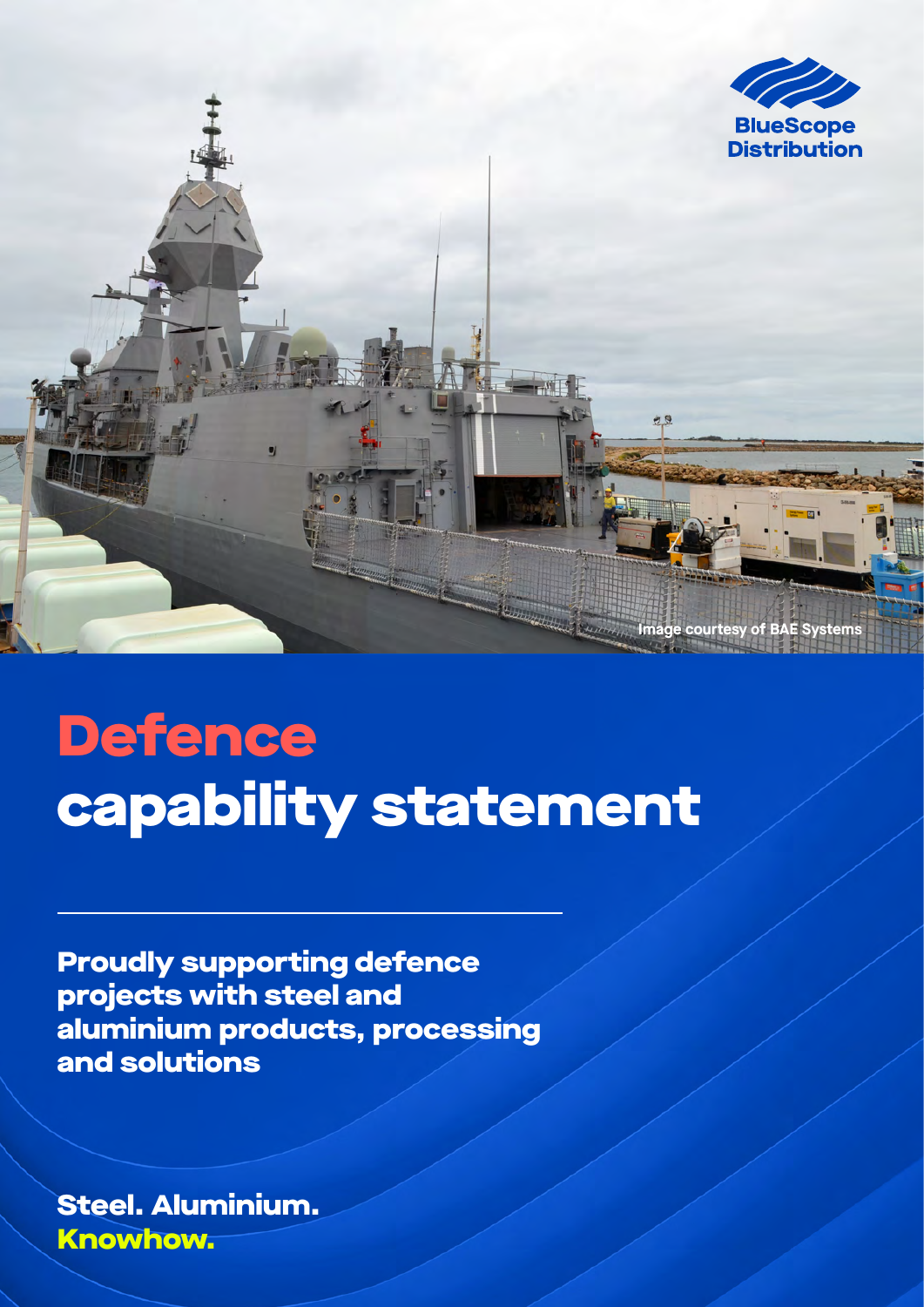# Our commitment to project success



We are BlueScope Distribution, a market leading steel and aluminium distributor and solutions provider. We are part of the broader BlueScope group of businesses, servicing a wide range of industries in Australia.

Our team is committed to providing a diversified range of products, high quality processing capability and a broad range of services which help support our customers to find the freedom they need to do what they do best.

With a national network of branches across metro locations and major regional towns, BlueScope Distribution can help co-ordinate a full suite of product, processing and project management requirements our customers need.



**Hobart Launceston**



### Providing end to end solutions to the defence industry

**Experience the ease of doing business with your single source provider - delivering:**

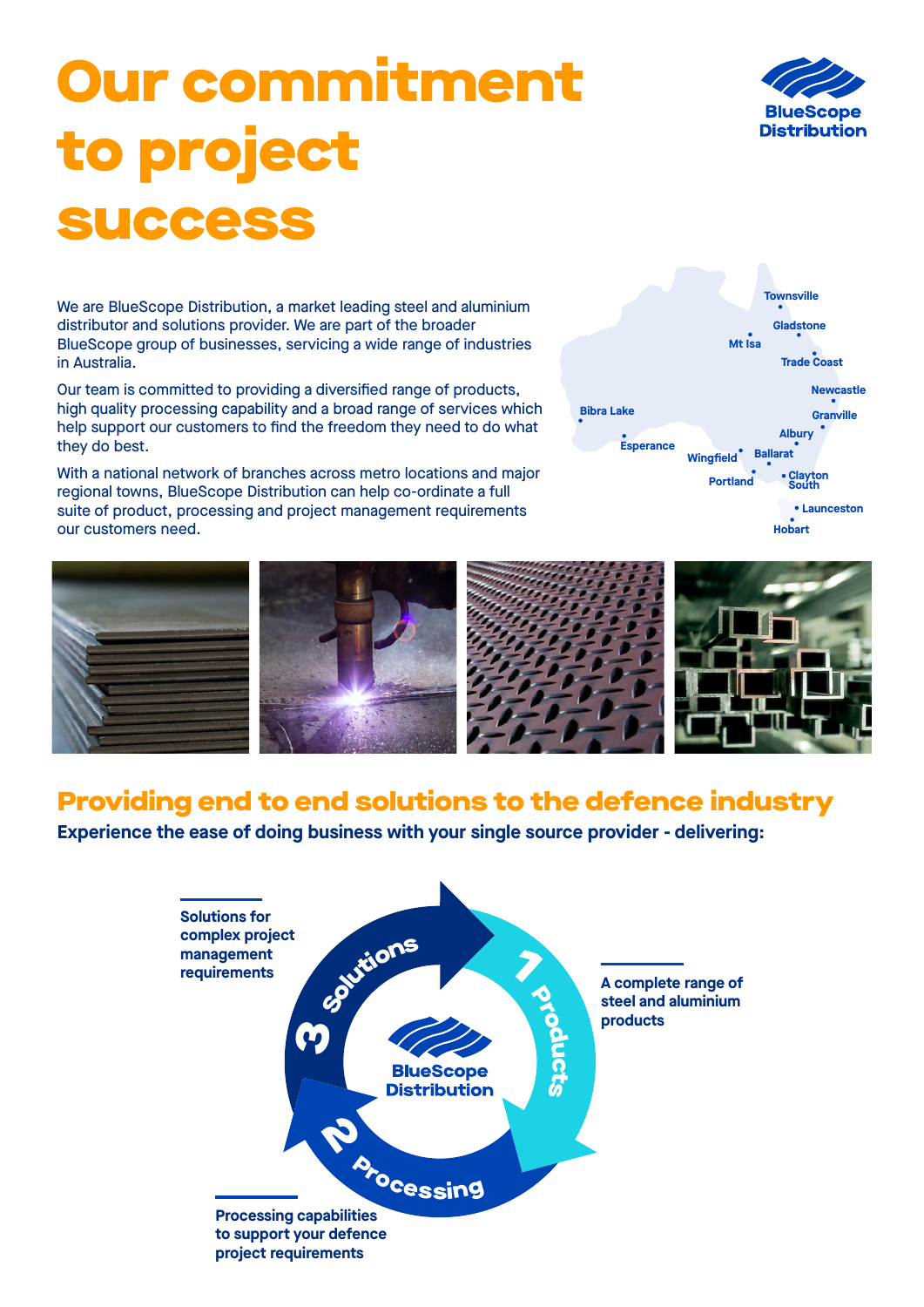# Your single source product, processing and service solutions provider